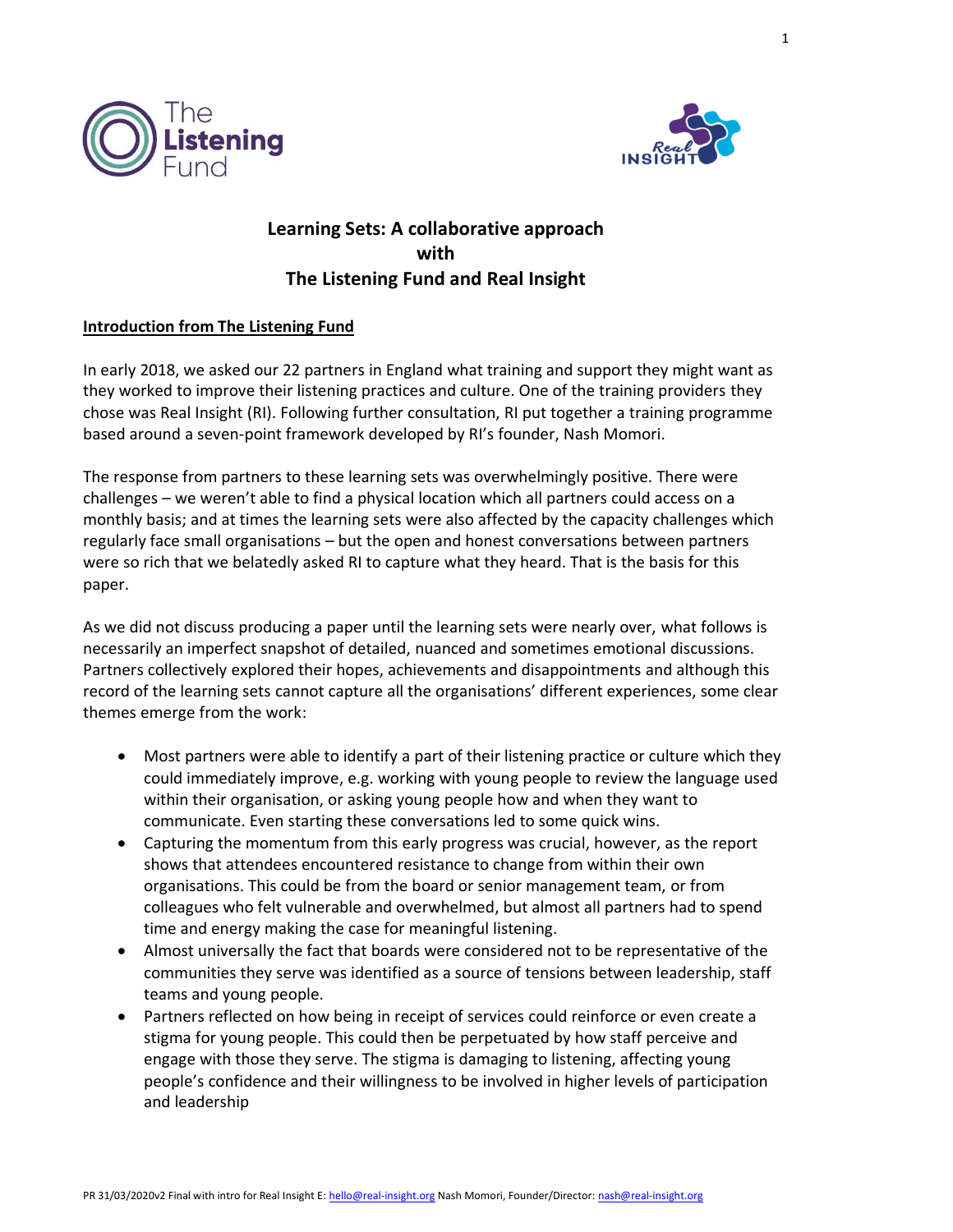- Participants felt that, all too often, organisations' structures and ways of working were set up for their own benefit and/or that of numerous other external stakeholders: funders, commissioners and regulators. Everyone apart from young people.
- Making listening opportunities equitable is hard, even within individual organisations. This is especially true for services run in different locations, with different young people, addressing different issues – but it is vital to work towards equity to ensure all young people are heard.

The work with RI has also surfaced some broader lessons, including:

- The benefit of facilitated, peer-to-peer space. Working with the same group over a prolonged period enabled honest reflections and conversations in a way that would have been impossible during a one-off seminar or conference.
- The complexity of deciding who to invite into different spaces. Young people were absent from the majority of the learning sets and only invited to join later sessions. Even then, not all partners had a young representative for a variety of reasons including scheduling conflicts and a lack of engagement from young people. Whilst this meant that the learning sets only heard incomplete perspectives on given situations, it also enabled participants to be frank, open and vulnerable with one another in a way that they would not have been with young people present.
- The need for more digital resources and improved digital skills in the sector, supporting access to opportunities and resources for organisations and individuals outside of hubs such as London.

Our hope is that this document will support participants' reflection as they move forward with their work; provide other Listening Fund partners with a summary of the key learning from Real Insight's training; and offer external organisations interested in improving how they listen to young people some useful questions and guidance for self-reflection.

The paper follows the structure of the seven learning sets. After outlining the theory of each set, it summarises what Listening Fund partners shared in relation to the given topic ('Learnings'); what partners later said had changed following the learning set ('Key Gains'); and finally some questions to consider around each topic ('Recommendations').

More on what we have learnt from The Listening Fund can be found on the Fund's dedicated website (www.thelisteningfund.org), including reflections from partners, an evaluation of the Fund by the Centre for Youth Impact, and a variety of tools and resources related to improving listening practices and cultures.

April 2020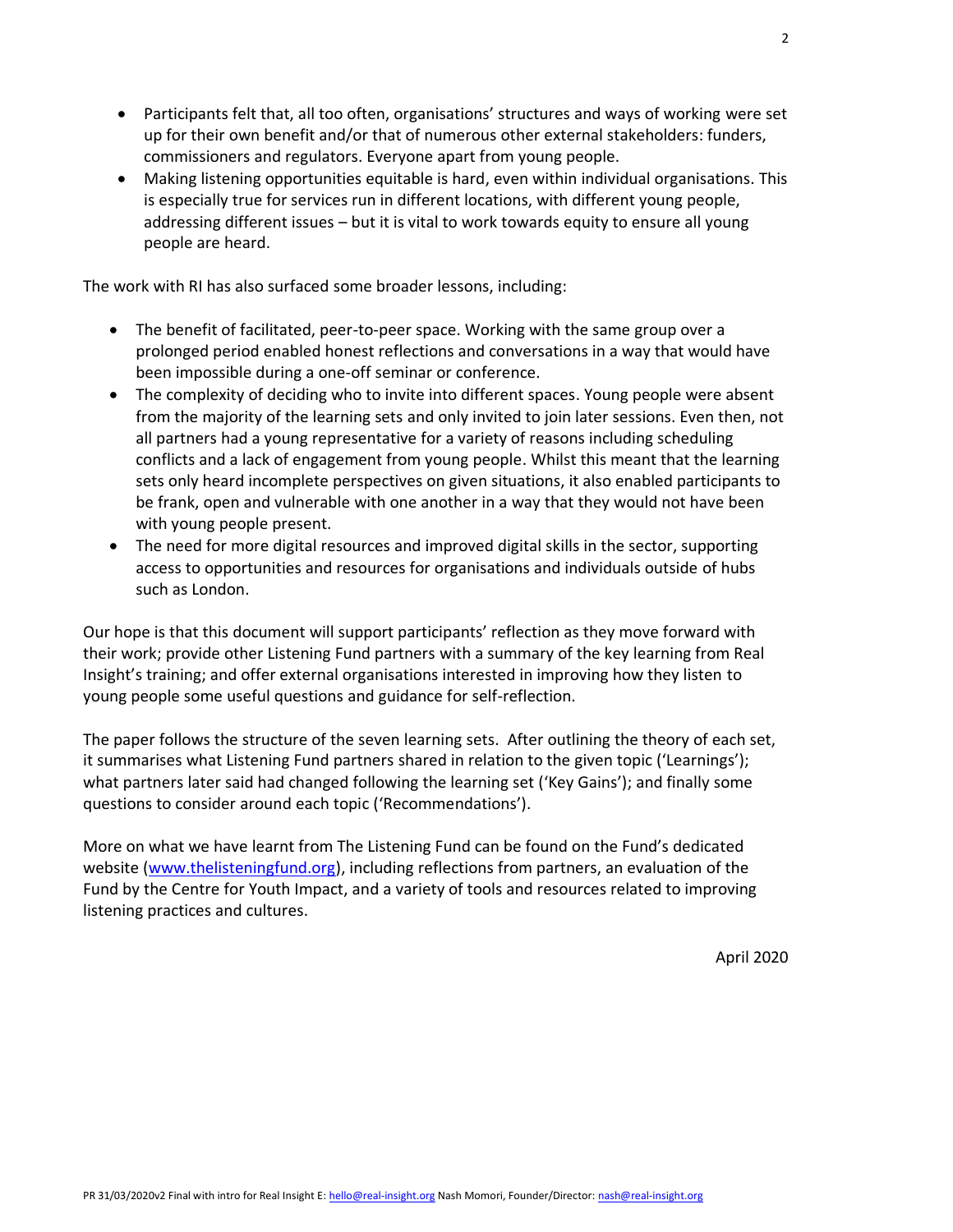"Involvement can increase self-esteem, improve individual outcomes and increase people's satisfaction with services. The greatest benefits result when people agree with the purpose… and when they have choice and control over it" [National Involvement Standards 2015]

#### **AIMS:**

Real Insight was commissioned by The Listening Fund to support the development of an on-going listening culture within partner organisations; to build the confidence and leadership of Learning Set participants; and to help partners sustain young people's engagement within a renewed open staff/organisational culture, leading to decision-making roles on an equal basis.

Real Insight, [known as RI in this report], is a Community Interest Company (CIC) consisting of a group of inspirational people with lived experience of severe and multiple disadvantages. RI's team is well positioned to act as an intermediary between peers and service providers. With extensive experience of presenting to and training delivery across the sector as a whole, Nash Momori, RI Founder/Director shares his passion for hearing the voices of service users, which can create an enthusiasm and willingness to try new ideas in order to engage with young people.

RI's approach was intended to meet the aims of the Listening Fund: "Enabling young people to be agents of change, where their needs are heard and responded to."

- From the start, the overall aim was to empower young people to move from being passive consumers of services, to being active shareholders
- At the same time, it was paramount to support organisations to understand the perspectives of recipients in their services
- Real Insight's team offered an approach aimed at achieving meaningful involvement and enhancing relationships amongst providers and recipients, to help services get the most from their involvement activities; and to adjust their culture and systems for mutual gain

#### **Intended Outcomes:**

At the end of the Learning Set series

- Participants will have improved their organisation's service-user participation
- They will have been able to share challenges and solve problems together
- They will have thought-through all seven aspects of RI's Involvement Framework and implemented aspects into their own work
- RI will have evaluated each aspect of involvement for each participant to establish a baseline, as well as identified progress over the duration of the learning set
- There may be a network of practitioners and service users who continue to meet or connect after the series has ended

#### **The ladder of participation – introducing The Detailed Framework**

The Learning Set series utilised the Real Insight 'Relationship Model and Involvement Framework'. Each step on the seven-rung ladder was the basis for a day's workshop and the framework outlined the serviceuser involvement model at each level. This is explained in more detail in Appendix 3.

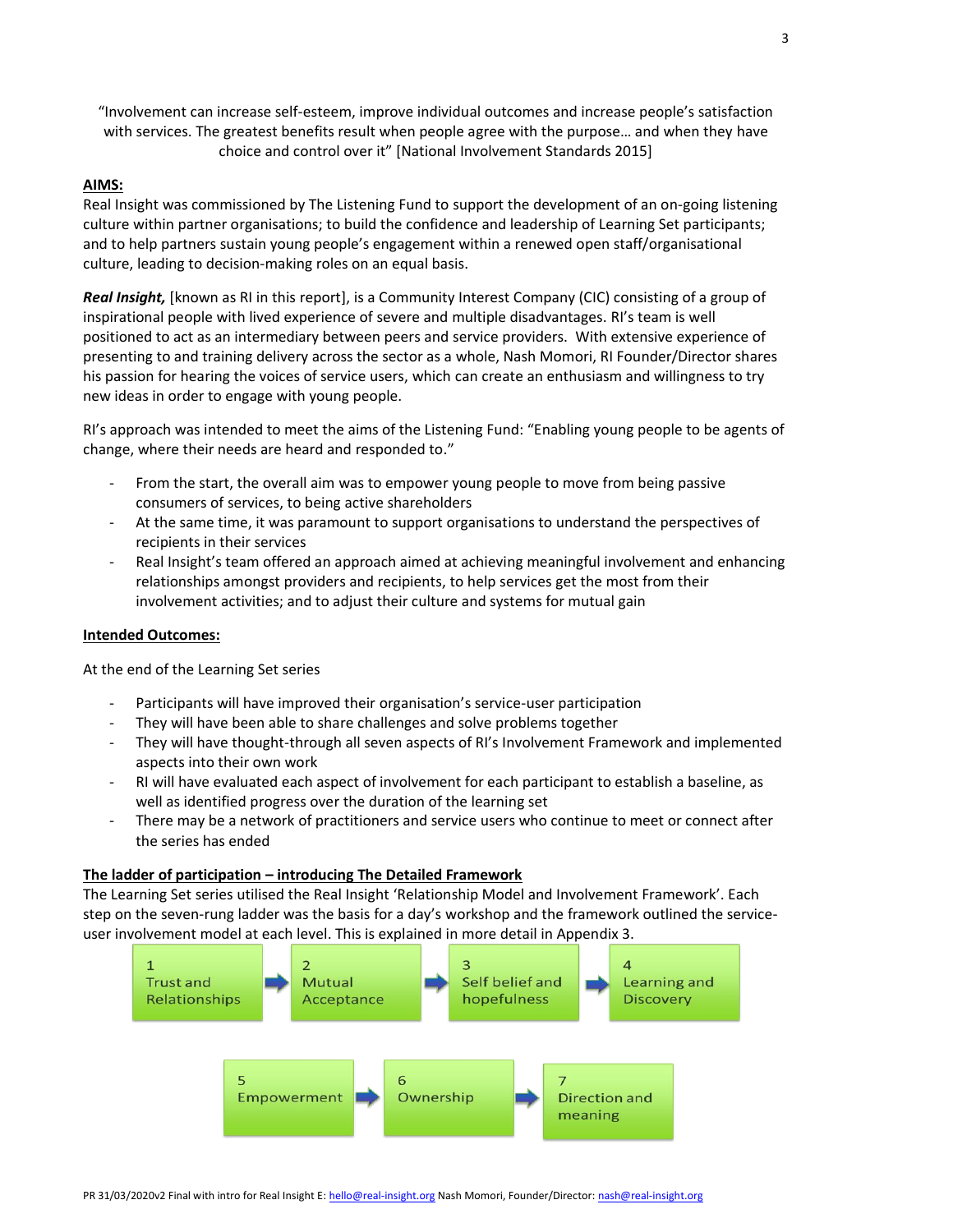# **Findings – Participants' gains – Recommendations**

The following chart follows the '*Findings – Participants' gains – Recommendations*' arising from each step along the participation development framework. All content generated by the Learning Set participants themselves, and anonymised to protect participants' confidentiality.

## **YP= Younger People / LS= Learning Set**

| Learning Set 1. 'Trust and relationships'                                                                                                              |                                                                                       |                                                                                    |  |
|--------------------------------------------------------------------------------------------------------------------------------------------------------|---------------------------------------------------------------------------------------|------------------------------------------------------------------------------------|--|
| Level of service user involvement                                                                                                                      | <b>Merits</b>                                                                         | <b>Challenges</b>                                                                  |  |
| Trust and relationships - the<br>deeper qualities of a human bond,<br>which allow for effective<br>interactions between service users<br>and providers | Open communication and<br>transparency where service<br>users' strengths are utilised | <b>Challenging and redefining</b><br>boundaries between staff and<br>service users |  |

# **Findings**

# **Board level – structure, engagement, and representation**

- o Board level decision-making had the least representation for younger people
- o Therefore, need to open communication and transparency
- o Board Members / Trustees were described by partner organisations as predominantly 'White Caucasian' and retired, and were deemed to represent the overall national supply-side of charity services, but not the demand-side or service user/younger person's constituency
- o There were few or no formal channels for staff or YP to communicate with or influence the Board
- $\circ$  Board level involvement in the organisations was stated as functionally executive, and generally centralising e.g. for staff hire, resource allocation, and new work planning
- $\circ$  If there is no meaningful connection or communication with frontline staff from senior management, service Directors, or Board, it leads to tensions around work and resource allocations between frontline staff and management
- o Work and/or resource tensions have been fed back into complaints to volunteers and YP by some staff, who then become co-opted into internal disputes

#### **Challenging and redefining boundaries between staff and YP using services**

- o Many staff seem more passionate for the YP than do the Board and senior management
- o Yet several partner organisations stated they had no YP (22-25yrs) staff, thus no direct voice to a 'peer' for YP constituency
- $\circ$  Staff are committed to help YP, taking extraordinary steps to support them above the call of duty

#### **Key LS Partner Gains via Learning Set**

- ✓ One Board Trustee had been designated to represent young people (by LS2 meeting)
- $\checkmark$  One Board had incorporated one YP as a member and Board will for the first time meet with Youth Forum members in the coming month (by LS3 meeting)

- $\Box$  Evaluate your workforce, are there members of staff who are well placed to build 'peer' relationships with young people?
- Examine who is on your board is it representative of those you serve?
- What can you do to establish effective Youth Forum-type opportunities?
- $\Box$  How can young people be supported to play a greater role in organisational governance?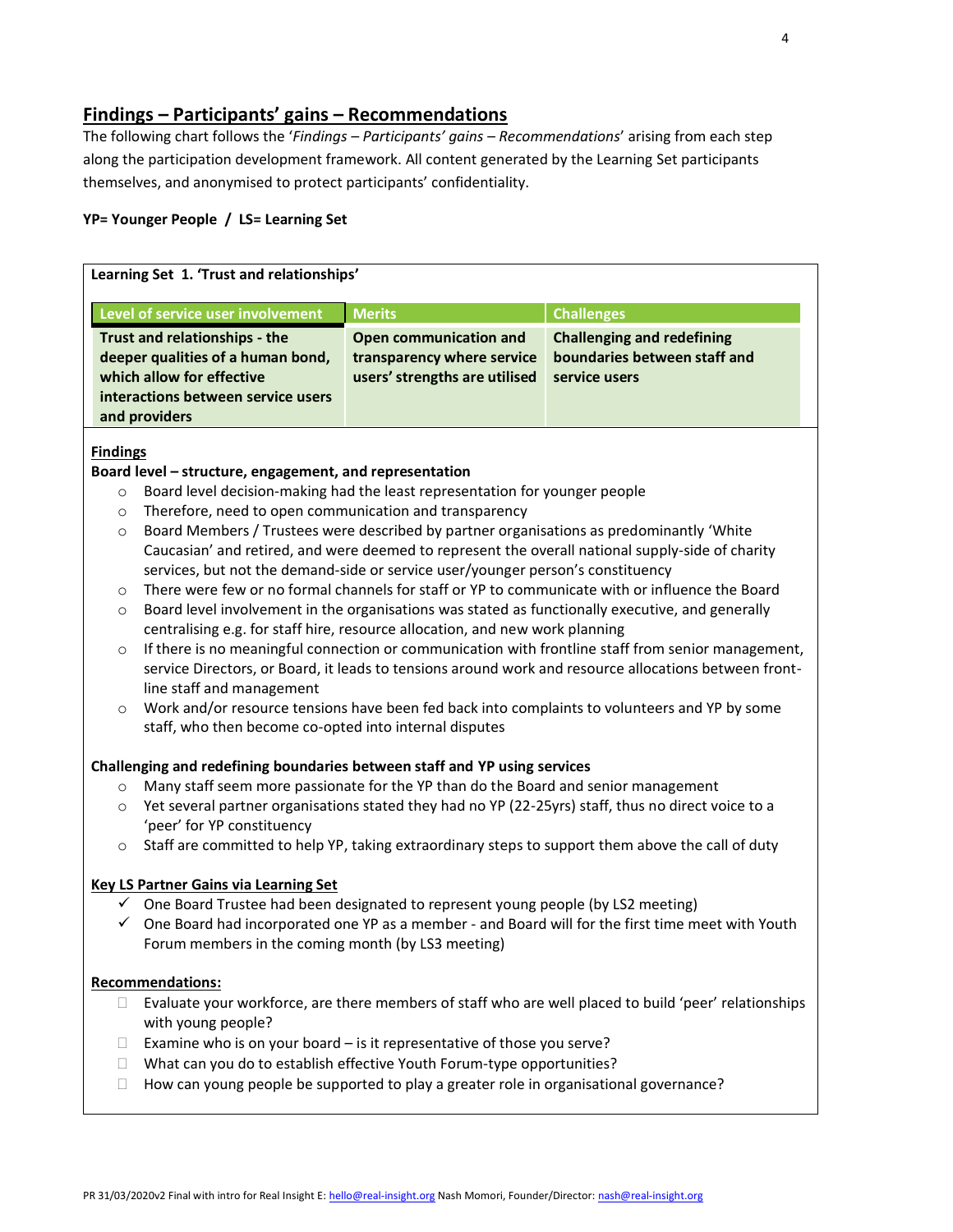| Learning Set 2. 'Mutual Acceptance'  |                                  |                              |
|--------------------------------------|----------------------------------|------------------------------|
| Level of service user<br>involvement | <b>Merits</b>                    | <b>Challenges</b>            |
|                                      |                                  |                              |
| <b>Mutual acceptance -</b>           | Non-judgemental working practice | Challenging the notion of    |
| interacting on an equal              | involved shared goals            | professionals "knowing best" |
| footing                              |                                  |                              |

## **Findings**

#### **The working-together culture, and values**

- $\circ$  Work we do is as normalised, but needs to be more empathetic to what is 'normal' to young people
- o On returning to organisation, other staff reluctant to receive information or guidance from the Mutual Acceptance and Values concepts in the Learning Set
- o It will take time to implement / accept
- $\circ$  Power struggles can come out of trying to implement Learning Set training, for instance where current policies differ from actual or changing practice, or managers' roles are perceived to be challenged as front-line staff advocate changing relationships with YP and vice-versa
- o Receiving services has created stigma for YP
- o Challenging to include YP who do not want to commit, for whatever reason
- o YP may prefer a lighter, less complex involvement but is that on offer?

# **Key LS Partner Gains via Learning Set**

- $\checkmark$  YP are now working with a wider group of their peers, including new Youth Panels staff support on how to consult and how also to listen
- $\checkmark$  Looking at how to make policies friendlier to YP changing the 'top-down' culture

- $\Box$  What can you do to best present the concept of mutual acceptance to staff teams and the board, and how can you successfully frame this way of working as an asset?
- $\Box$  How can your organisation reduce any stigma attached to using your services?
- $\Box$  Have you consulted young people about how they want to be involved and offered different levels of engagement?
- $\Box$  Are the staff, management and board prepared to accept that developing a new listening culture will take time?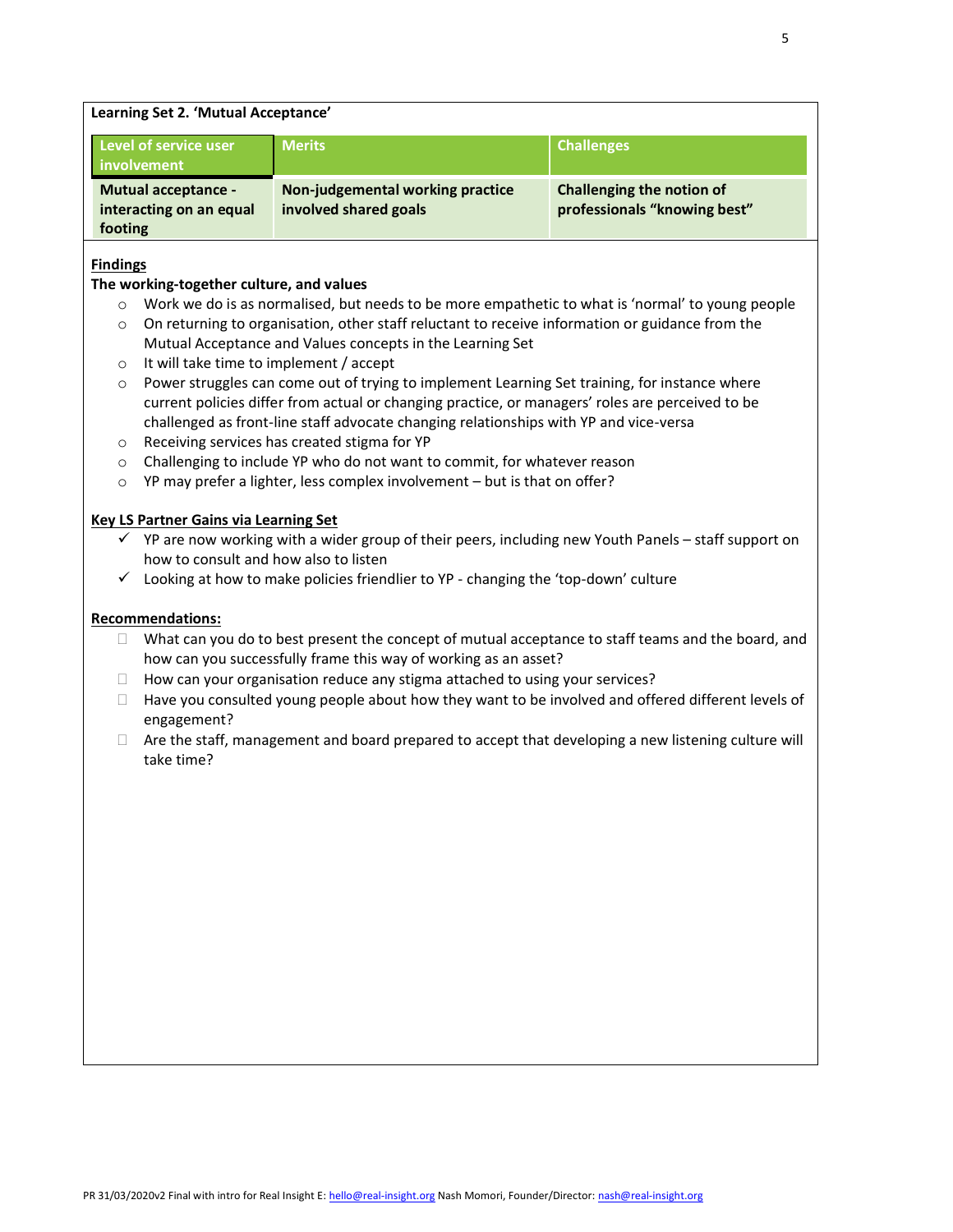**3.** '**Self-belief and Hopefulness'**

| Level of service user involvement Merits |                            | <b>Challenges</b>                 |
|------------------------------------------|----------------------------|-----------------------------------|
| Self-belief and hopefulness -            | Service user contributions | <b>Ensuring that service user</b> |
| both service users and providers         | are valued, and            | involvement is not a tick box     |
| see the value in service user            | acknowledged               | exercise, and is not a top down   |
| involvement                              |                            | process                           |

# **Findings**

#### **Assertiveness needed**

- $\circ$  Organisational structures and mechanisms are set up mostly for staff benefit, and are not the easiest way to get YP voices across
- o This can stifle the emerging YP's voice before involvement gets established

#### **Confidence Building:**

- $\circ$  A key finding from LS1 recognised the need to change how Board meetings are run (e.g. location, papers/pre-engagement):
- o What will assist YP to become ready to fully participate?
- o Need to avoid tokenism e.g. lack of c*onsistenc*y with YP involved in interviewing for new staff

#### **Key LS Partner Gains via Learning Set**

- ✓ Communication links established through message boards, and Youth Panels
- ✓ Youth Panel members to take turns to support Youth Panel Meetings YP meetings to be more regular and YP are responsible for agenda-setting (seen by LS3 meeting feedback)

Combined culture, structure and practice gains by LS4:

- $\checkmark$  Ensuring YP skills, assertiveness and confidence are being developed
- ✓ Increase in staff focus on enabling YP involvement
- $\checkmark$  Feedback loops created e.g. 'brand videos' co-created with YP: "We used to just ask YP now they are involved!" - an example of YP contributions valued, and acknowledged

- $\Box$  Have you adequately prepared young people for any role they may take? Questions to consider include:
- $\Box$  How do we equip them to do this? Have they been asked? And listened to?
- $\Box$  Are they ready for this role? What do they say they need? Did they receive it?
- $\Box$  What channels are there for YP and/or their forums to consolidate and offer up evidence?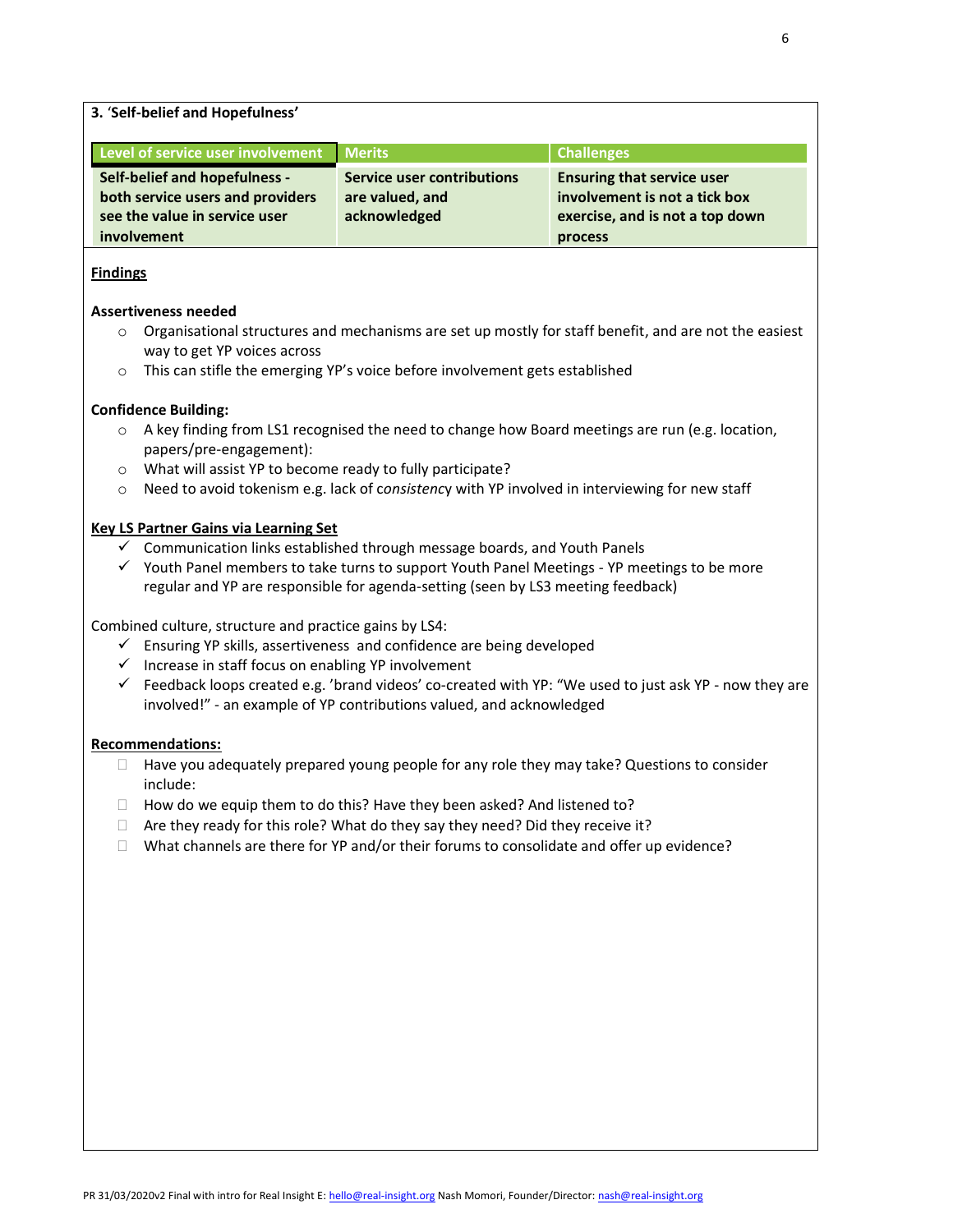# **LS 4. 'Learning and Discovery'**

| Level of service user<br>involvement                                                      | <b>Merits</b>                                               | <b>Challenges</b>                                                                                                               |
|-------------------------------------------------------------------------------------------|-------------------------------------------------------------|---------------------------------------------------------------------------------------------------------------------------------|
| Learning and discovery -<br>openness to learning from the<br>experiences of service users | Openness to the organisation<br>learning from service users | The willingness of professionals to<br>contemplate changing services,<br>based on the volitional narratives<br>of service users |

#### **Findings**

- o Tensions exist between personal vs organisational values, including language use
- $\circ$  Recognised YP need to be listened to more but how to change to a 'listening' culture'?
- o Always asking what the YP thinks is not enough

#### **Key LS Partner Gains via Learning Set (Practice gains)**

- $\checkmark$  Organisation is now involving YP from the beginning of projects rather than in the middle/at the end
- $\checkmark$  Recently started a traineeship initiative where YP can gain work experience as part of the service staffing team
- $\checkmark$  There has been a closer look at the language used in daily practice in services
- $\checkmark$  Communications to YP therefore to be more thoughtful
- $\checkmark$  Now ensuring language is understandable
- $\checkmark$  Fewer acronyms, and fewer abbreviations in use
- $\checkmark$  Developing a new original strategy which will carry these trainings [LS carry forward]
- $\checkmark$  Funding for rewards written into a working staff/YP collaboration
- $\checkmark$  Better at celebrating youth achievements

- $\Box$  How can you reframe meeting agendas to maximise young people' engagement?
- $\Box$  Have you evaluated your communication methods and language with young people?
- $\Box$  Could you use pictures/other 'thought starters' to support young people's involvement?
- $\Box$  How effective are your induction processes for YP to involvement, ideas, and to the organisation itself?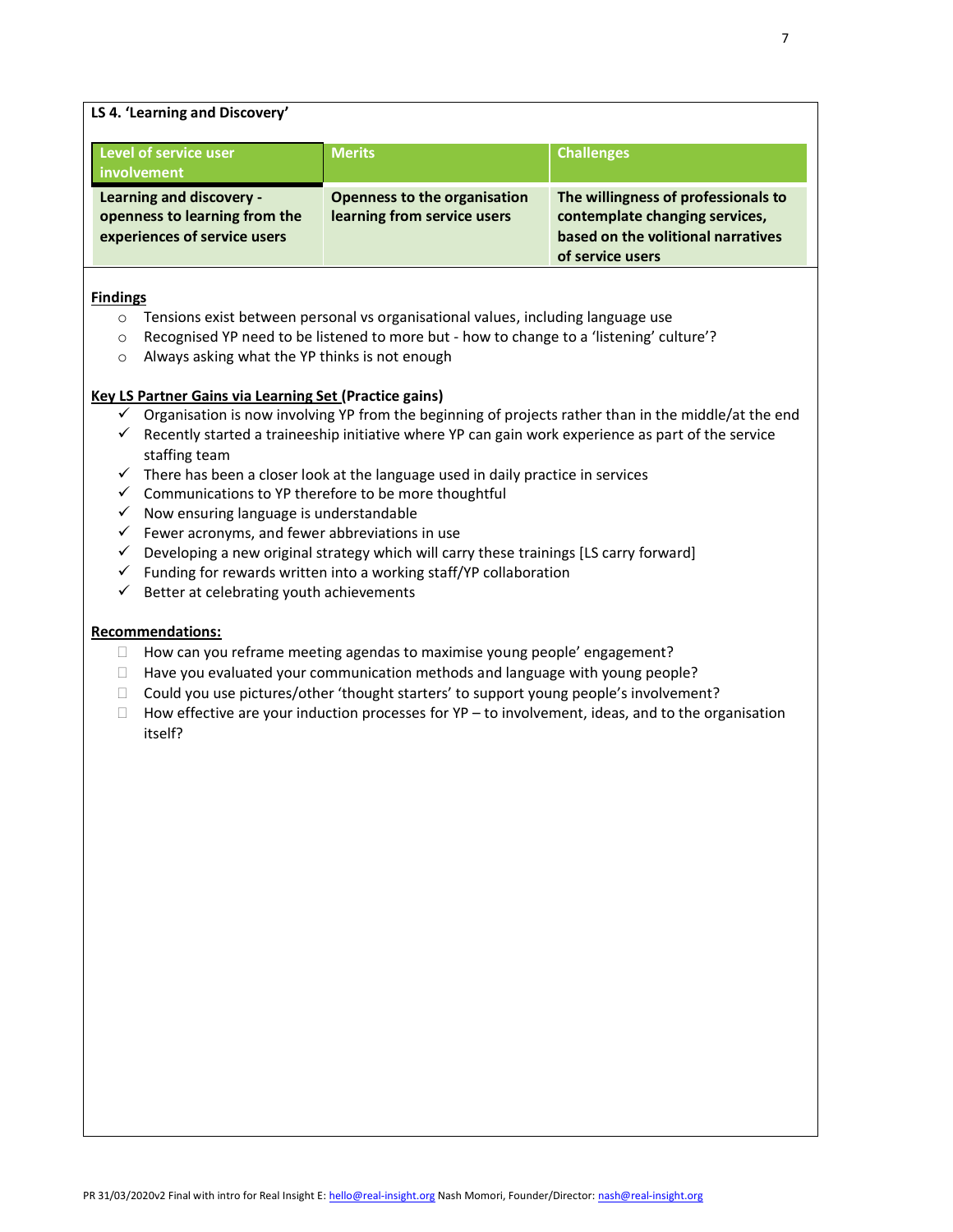**LS 5. 'Empowerment'**

| Level of service user involvement                                                                                | <b>Merits</b>                                                          | <b>Challenges</b>                                                                                                 |
|------------------------------------------------------------------------------------------------------------------|------------------------------------------------------------------------|-------------------------------------------------------------------------------------------------------------------|
| <b>Empowerment - Service users are</b><br>empowered to influence the decision<br>making process with equal power | Service users empowered<br>to contribute to decision<br>making process | <b>Ensuring processes for making</b><br>contributions are equitable,<br>regardless of service user<br>impairments |

#### **Findings:**

- $\circ$  Decentralised structures as well as centralised organisations can prove problematic for YP's equality of opportunities e.g. having Project Leads across a hierarchy in a multi-site, or multi-service organisation
- o A decentralised structure means that branches can (and do) devise much of their own local support and engagement
- $\circ$  Differences may exist in the quality and/resourcing of diverse services provided
- o Unfair treatment may occur as the YP are not in right locations to access the service, or get involved in decision-making
- o High turnovers of YP coupled with staffing ratio and retention issues can make involvement, and equal opportunities difficult to maintain
- $\circ$  YP broadly seen as recipients of assistance, and the organisation is set up to act for them more than with them

# **Key LS Partner Gains via Learning Set**

- ✓ Changes are to be in made in standards, policies and resourcing so there are no double standards
- ✓ All staff and projects are held accountable for involvement
- ✓ Processes to be streamlined but still need more youth involvement across all the organisation
- $\checkmark$  Projects have started to frame future work with the development of YP as assets (in proposals to funding bodies etc.)

- $\Box$  What can you do to create equal opportunities and access so YP with diverse voices and experiences can get involved in your work?
- $\Box$  Can your current processes be simplified and streamlined?
- $\Box$  How can you ensure transparency on accountability, including involvement responsibilities? Have you looked at your policies, standards and how you resource this work?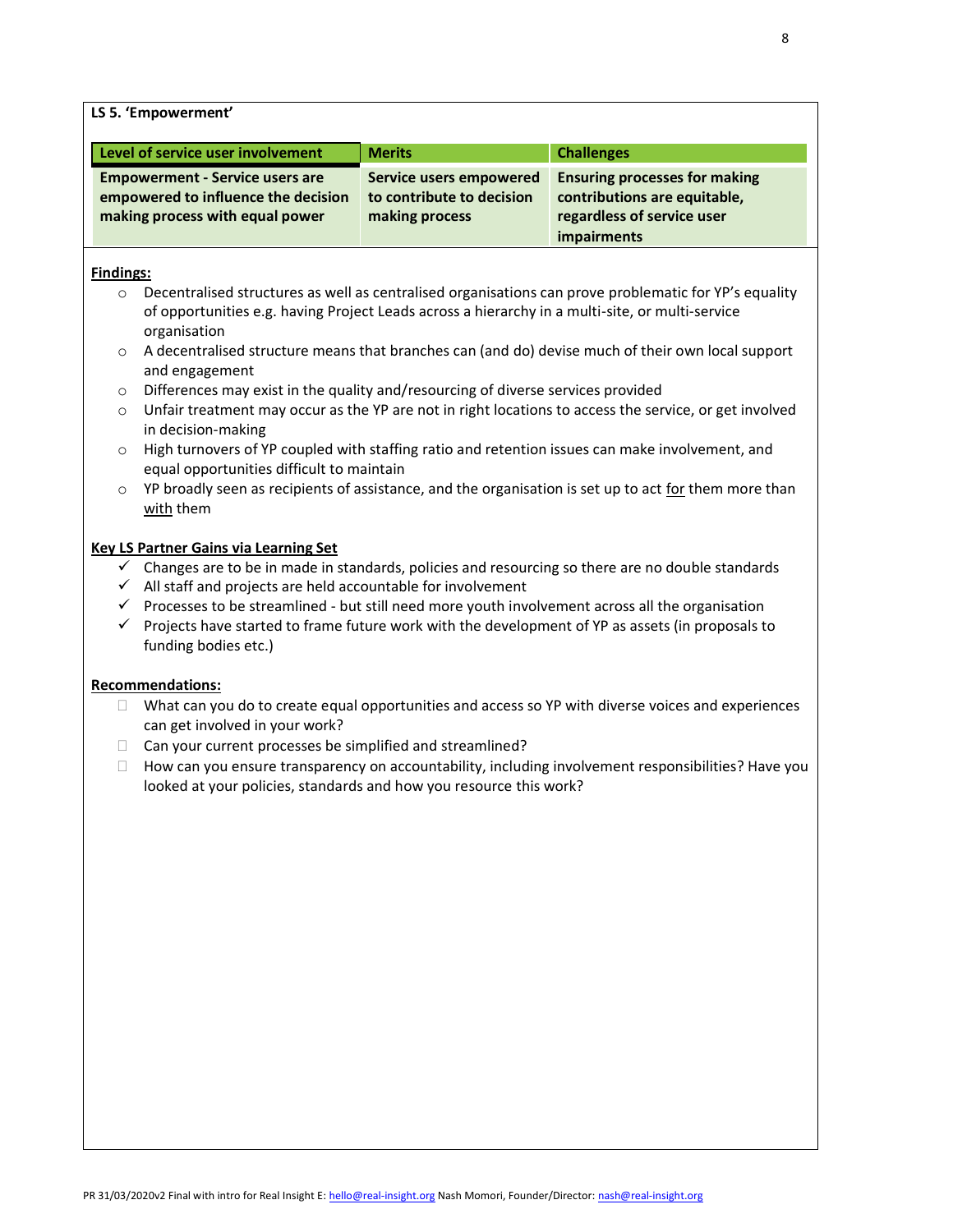| LS b. Ownership                                                                                |                                         |                                                                                 |
|------------------------------------------------------------------------------------------------|-----------------------------------------|---------------------------------------------------------------------------------|
| Level of service user involvement                                                              | <b>Merits</b>                           | <b>Challenges</b>                                                               |
| Ownership - Service users have key roles in<br>service delivery and organisation<br>management | Service users are<br>assigned key roles | Designing roles that are integral to<br>the initiative, and not ancillary to it |

#### **Findings:**

**LS 6. 'Ownership'**

- o Asking YP rather than assuming they would not be interested was a consensual aim
- o How do other staff members perceive YP? As 'beneficiaries' or partners/peers?
- o Is there a culture of engagement / trust / assumed competence?
- o If not, can this change?

#### **Key LS Partner Gains via Learning Set**

- $\checkmark$  Organisation is now involving YP from the beginning of projects rather than in the middle/at the end
- $\checkmark$  Short-term opportunities for young people have arisen
- $\checkmark$  Recently started a traineeship initiative where YP can gain work experience as part of the service staffing team
- ✓ Decorated accommodation with YP, which brought the YP and service provider's teams together

- $\Box$  Does your organisational culture appreciate young people as assets rather than recipients of assistance?
- $\Box$  What can you do to ensure processes for YP making contributions are equitable, regardless of individual circumstances?
- $\Box$  How can you work alongside YP on practical project tasks which brings YP and staff/volunteers together, creating a degree of familiarity?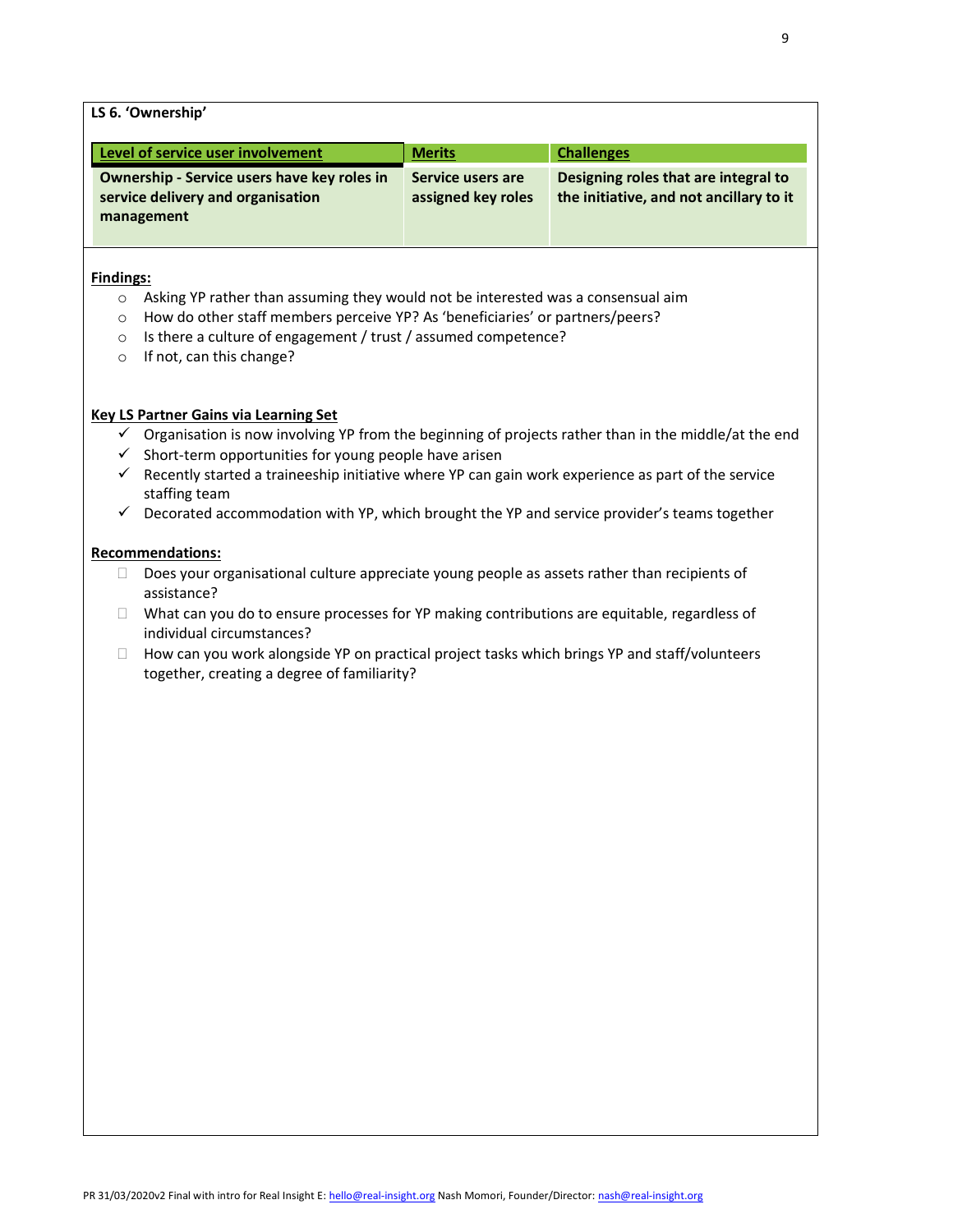|                                                                                                                                                   | Level of service user involvement                                                                                                                                             | <b>Merits</b>                                    | <b>Challenges</b>                                                                                                       |
|---------------------------------------------------------------------------------------------------------------------------------------------------|-------------------------------------------------------------------------------------------------------------------------------------------------------------------------------|--------------------------------------------------|-------------------------------------------------------------------------------------------------------------------------|
| Direction and meaning - the initiative is led and<br>directed by service users, to ensure the<br>initiative is meaningful to them and their peers |                                                                                                                                                                               | <b>User-led and</b><br>user-driven<br>initiative | What systems and process need to<br>be put into place to ensure that<br>services are driven and led by<br>service users |
| <b>Findings:</b>                                                                                                                                  |                                                                                                                                                                               |                                                  |                                                                                                                         |
| $\circ$                                                                                                                                           | A YP-led and YP-driven culture was not the 'norm'                                                                                                                             |                                                  |                                                                                                                         |
| $\circ$                                                                                                                                           | Staff time pressures due to need to undertake management and office tasks                                                                                                     |                                                  |                                                                                                                         |
| $\circ$                                                                                                                                           | How do other staff members perceive YP - affects handing over 'power'                                                                                                         |                                                  |                                                                                                                         |
| $\circ$                                                                                                                                           | If systems and services are not driven or led by YP and their perspectives, what value does this<br>actually place on YP?                                                     |                                                  |                                                                                                                         |
| $\circ$                                                                                                                                           | Sustaining an involvement culture or project can be hard if YP have no contact after they leave and                                                                           |                                                  |                                                                                                                         |
|                                                                                                                                                   | their skills/in-put goes with them                                                                                                                                            |                                                  |                                                                                                                         |
| $\circ$                                                                                                                                           | Inconsistencies in YP attendance at involvement sessions - how to get buy-in from our organization to<br>gain trust - need more time to explore and try out different methods |                                                  |                                                                                                                         |
|                                                                                                                                                   | <b>Key LS Partner Gains via Learning Set</b>                                                                                                                                  |                                                  |                                                                                                                         |
|                                                                                                                                                   | $\checkmark$ A 'Powering Up' Initiative begun to listen to YP's feedback and give them a voice                                                                                |                                                  |                                                                                                                         |
|                                                                                                                                                   | $\checkmark$ Well attended involvement sessions; when numbers down, still supported by organisation                                                                           |                                                  |                                                                                                                         |
|                                                                                                                                                   | $\checkmark$ Risk Vs Reward - attitude building in team toward YP                                                                                                             |                                                  |                                                                                                                         |
|                                                                                                                                                   | <b>Recommendations:</b>                                                                                                                                                       |                                                  |                                                                                                                         |
| $\Box$                                                                                                                                            | What can you do to create a culture and working assumption that YP will want to be/are able to be<br>involved, rather than an assumption that they won't?                     |                                                  |                                                                                                                         |
| $\Box$                                                                                                                                            | How can you ensure that the value of YP's insights is valued from the beginning of project?                                                                                   |                                                  |                                                                                                                         |
|                                                                                                                                                   | Can you ensure that collective risk taking, aided by assuming YP's competence, is seen as a positive?                                                                         |                                                  |                                                                                                                         |

the Learning Set participants could be viewed as having an advocacy role. A series with staff and younger people throughout rather than one or two of the sessions explored in this series, could be illuminating.

> A final note: the current campaign in conjunction with The Listening Fund – **'The Young Trustee movement'.** Fewer than 3% of charity trustees are under 30. This Learning Set report highlights participating organisations' positive developments in this campaign arena.

# **Real Insight, April 2020.**

# **Thanks and acknowledgements:**

Sincere thanks to the Learning Set participants for their candour, enthusiasm, and dedication to younger people. Also to The Listening Fund's Edd Fry for unstinting support. And the Real Insight team members who made it all possible.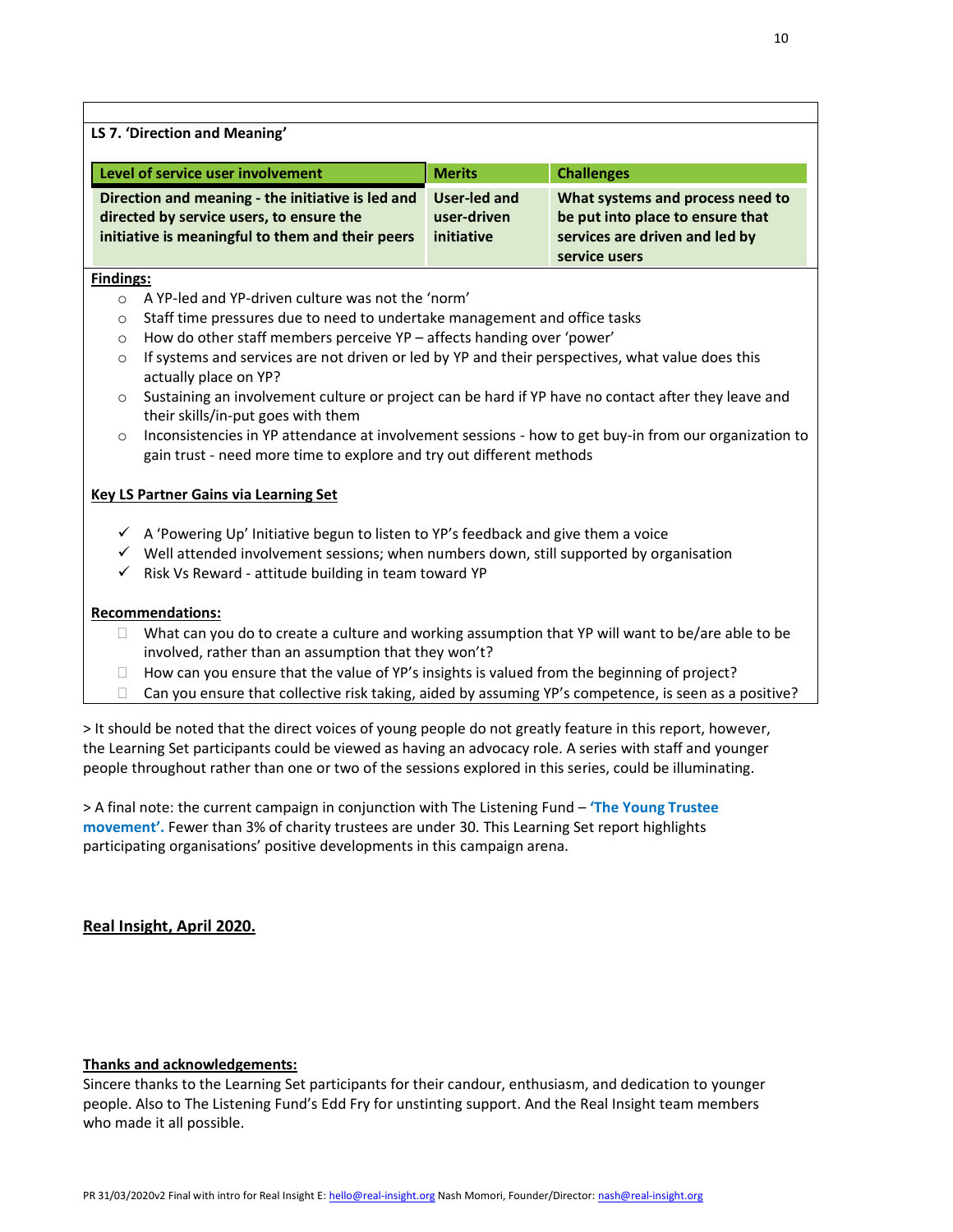#### **Appendix 1: Who we are**

*The Listening Fund* - a £945,000 pooled fund to invest in learning and scaling practice at an organisational level that enables young people to be agents of change, listen and responds to their needs, and measures the impact of doing so. Part of the investment enables organisations to examine how they work with young people to ensure that they are not just giving them a voice, but listening and responding as well. For further information: Website: https://www.thelisteningfund.org

*Real Insight Consultancy UK* [known as RI in this report] is a Community Interest Company (CIC) consisting of a group of inspirational people with lived experience of severe and multiple disadvantages. We collaborate with economists and designers to create new conversations between service users [known as 'peers'], providers and commissioners that improve services. We received investment from Lankelly Chase Foundation to develop our model and to work with other organisations to test our methodology. RI provides the conditions that increase motivation to have meaningful conversations, bringing together the experiences of peers, 'front-line' staff, and managers listening to each other and learning, aiming to improve services by listening to the people who receive them. Website: https://www.real-insight.org/

#### **Why RI's Peer Facilitation?**

RI's team is well positioned to act as an intermediary between peers and service providers. With extensive experience of presenting to and training delivery across the sector as a whole, Nash Momori, RI Founder/Director shares his passion for hearing the voices of service users, which can create an enthusiasm and willingness to try new ideas in order to engage with young people.

RI, funded to work with up to four partners during 2018/19, supported the development and change within existing service user involvement programmes. It collaborated with Together (the mental health charity, West Sussex Mental Health NHS Foundation Trust, South London and Maudsley NHS Mental Health Foundation Trust, and Blackfriars Settlement, LB Southwark. RI brings together the experiences of peers with the creativity of designers and the mathematics of economists to design new ways for peers, staff and managers to have meaningful conversations - listening to each other and learning from eachother. This has helped e.g. one of the NHS Foundation Trusts, above, seek a clear and agreed understanding of what the purpose of peer involvement will be across the organisation, strategically and locally for service users. Staff quotes from their evaluation report's 'Next Steps' include:

"I see the need for professionals to understand more about listening"

"More awareness now of real collaboration"

"..Will continue to push for open involvement/more involvement"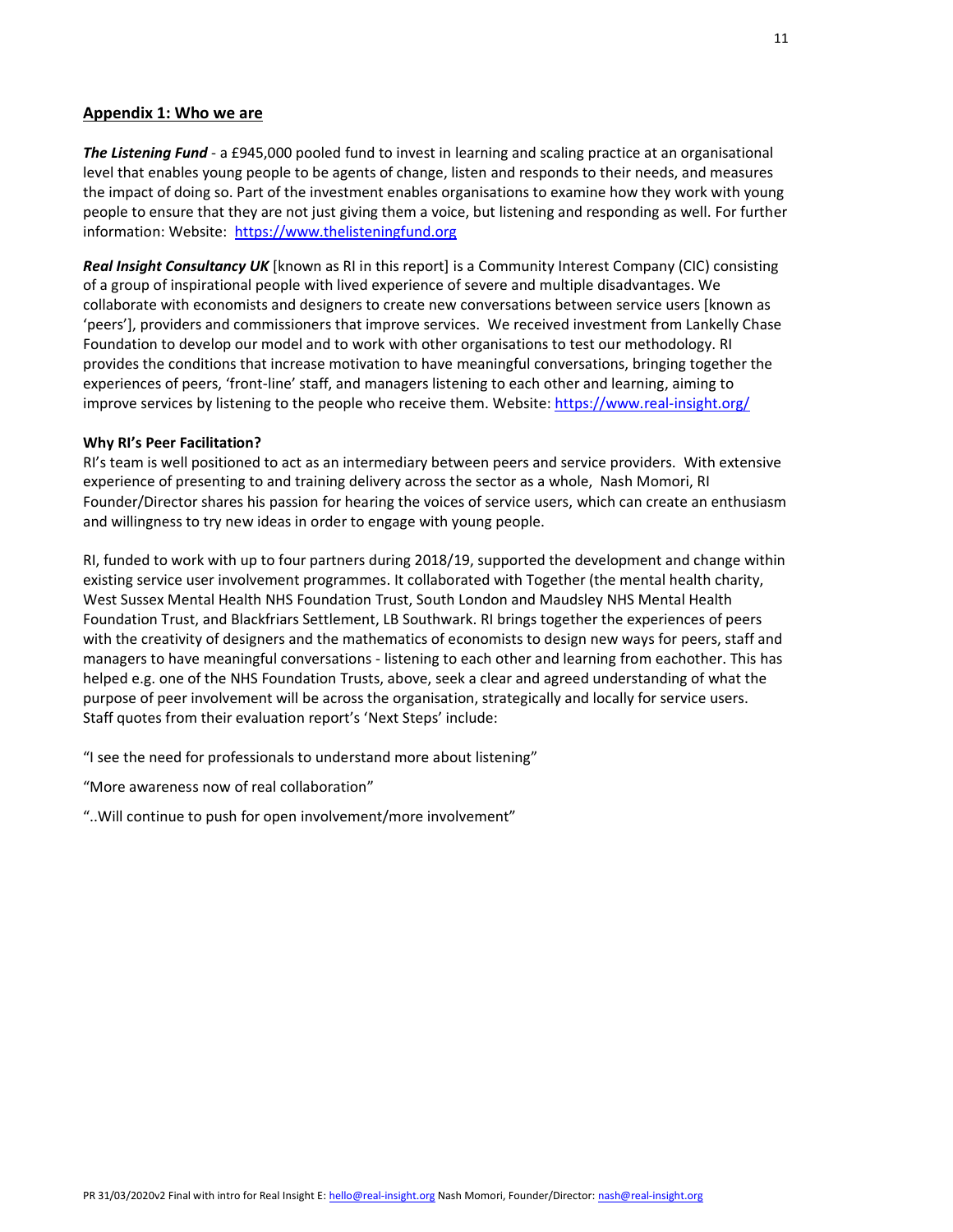# **Appendix 2: The Learning Sets – Structure and Contexts**

Real Insight was commissioned by the Blagrave Trust to work with a small number of organisations who already received investment through the Listening Fund, following a successful training proposal presentation at the Resource for London conference 22.03.2018 - 'Case study: Bringing lived experience to the fore - Nashiru Momori, Real Insight'.

RI's 'offer' was to provide practical help, support, and reflections on how participating organisation's staff engage with young people, and provide facilitated learning opportunities toward strengthening strategy and improving service-wide delivery. Participating organisations were self-selecting, had recognised a need, and indicated they would like to work in collaboration with Real Insight to develop the ways in which people who use their services are more actively involved.

The organisations who would like to work with Real Insight were almost all based in London. A 'learning set' was viewed by The Learning Fund as a practical, productive way for the funded organisations to work together, share ideas, and build up a network that is sustained across the life of the programme.

#### **WHY [action] Learning Sets?**

'Action learning at work…helps individuals develop their own competencies, enabling them to take action to overcome the day to day challenges they face…empowering others…'\*

In a Learning Set, participants meet regularly (usually a group of 5-8 people) are able to raise e.g. real life problems, difficult questions, discuss sensitive issues and share their learning in a supportive environment, - what they say remains confidential to the group. They empower eachother, and find their own solutions. A Learning Set can consist of colleagues from a single organisation or from different sectors and different professional backgrounds.

On this occasion, the series consisted of participants from different organisations in the same field, and organisational representatives did change – arguably enhancing the overall learning exchange. A facilitator usually supports the group, though over time a group may become self-facilitating.

#### **HOW do learning sets differ from learning that is more traditional?**

The process is different from traditional learning in that Set members:

- make a shared commitment to real action and change
- become mentors to each other learning with and through each other
- are expected to ask questions, seek answers, gain support and expect challenge
- need to be positive and open-minded about issues/problems being discussed and possible solutions.
- work on real problems and implement solutions i.e. development which is learning by doing
- all discussions are confidential to the group \*

\*Ref: **https://www.actionlearningassociates.co.uk/?gclid=CKqWtq6okosCFSUnEAodEQ0ZSA]**

#### **Real Insight Training in Context: A "Combined" Learning Set Approach:**

Each partner organisation workshop meeting was divided between 'planned' sessions [e.g. where the topic is agreed in advance, with "what worked for me and what didn't - and what would I do differently next time"], and 'open' sessions [e.g. 'open' sessions where individual members bid to discuss issues of concern to them]. Workshops utilised the Real *Insight Relationship Model and Involvement Framework* to initiate engagement and as the basis of each days training, creating the shared safe learning space. Participating organisation's team members brought their own experiences, shared learning, skills and knowledge, independently and neutrally facilitated by Real Insight's team. [\*Please see Appendix 3]

**Shifts in power:** Real Insight takes calculated risks, as it recognises engagement - and potential change - is risky for organisations, staff and, where present on the training day - participating younger people. Such engagement is unpredictable because it changes the power dynamics between all parties present.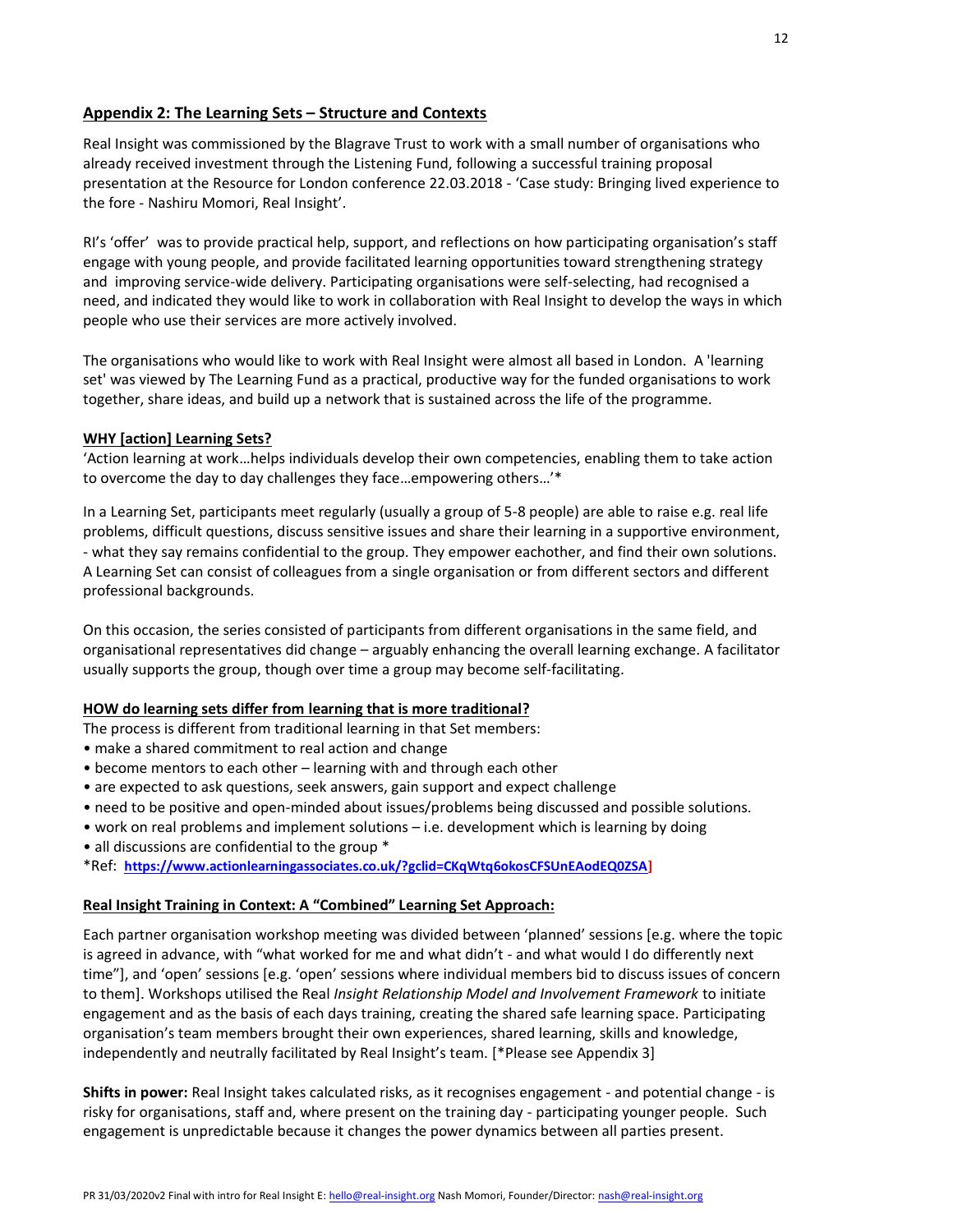**Taking risks:** Real Insight makes this a safe process, which will result in clear progression and planning for everyone - experienced/recognised during each training workshop - before leaving to return to their respective organisations where the learning can be shared. Concepts, action plans and tools [learnt/shared/rehearsed] can now be explored in actual practice.

**Participants are supported** to identify personally where improvements in service delivery/outcomes can occur because of the process of working with Real Insight; we can demonstrate the safe, engaging space created by this approach.

**Workshop design** recognised the need to reach people through transparent, consistent and clear language and communication. Facilitators emphasise ALL contributions would be welcomed. The training offered gives short, but dedicate time aimed at enabling staff team members, and young people when present, to gain skills and confidence to incorporate as seamlessly as possible into daily working and relationships, overcoming time-constraint objections.

**Service users, staff and leadership working with Real Insight** expressed high levels of satisfaction with the content, presenters, and the methods used through the Real Insight *Relationship Framework* to facilitate safe, trusting spaces. This approach ensured clarity of message, and a welcoming environment:

"I'm enthused to want to spend more time with [my organisation]."

"Finding out the presenters were service users themselves."

"Giving a voice to the hardest to reach to effect change"

"…Revived my passion for Service User Involvement'

#### **MEETING THE AIMS IN PRACTICE:**

Real Insight is included in the 'Promoting Change Network' (PCN), which has been set up by Lankelly Chase to foster learning, and supports over 40 organisations, which receive funding from the Foundation. The website has case studies/reports on learning sets previously undertaken in different contexts. [https://www.actionlearningassociates.co.uk/lankellychase-foundation-2014-15/]

The RI Theory of Change was developed over the course of three pilot projects as a new model of coproduction, which aims to reposition the service user from being a 'passive consumer' to an active 'shareholder' of services. \*Please see Appendix 3 for the detailed *Real Insight Relationship model and Ladder of Participation*.

For organisational leaders, appreciating service user involvement as the most important and meaningful way to improve existing services and create new ones that meet the needs of peers can be an anxietyprovoking yet inspiring change. RI promotes cultural change by assisting organisations comprehend how service users can be viewed as assets rather than a drain on resources or a risk to be managed and mitigated.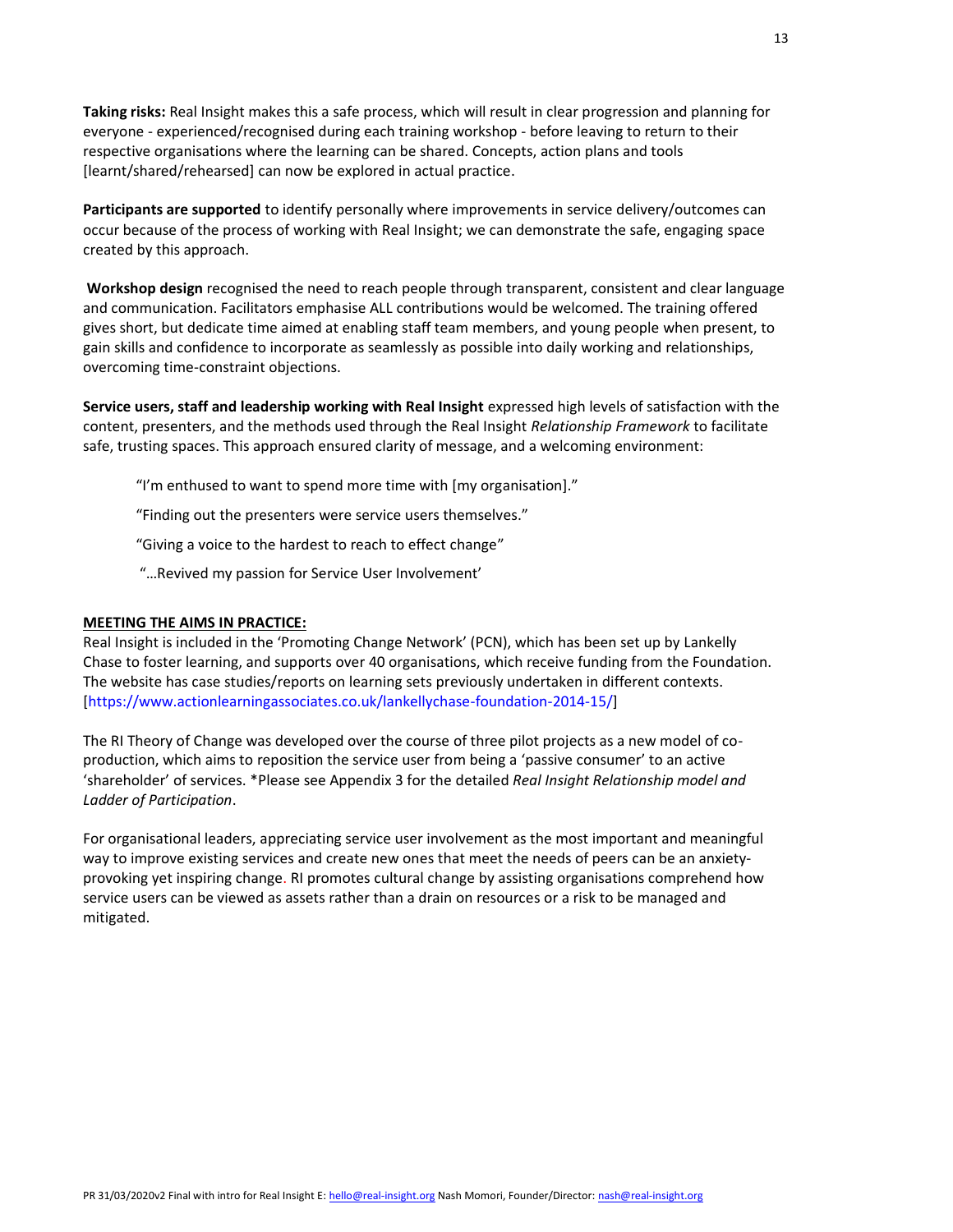# **Appendix 3: The Process**

Real delivered the group Learning Set programme [with 7 day-long sessions in Central London, over 9 months 2018-2019 including a further commission from a participating organisation], which included up to eight paying individual organisations' senior front-line staff that work directly with younger people. This holistic shared learning approach was fully informed by Real Insight's *Involvement Framework* and its associated *Relationship Model* in practice. Blagrave Trust via The Listening Fund and Lankelly Chase, have been supporting the programme, with funding, and strategic guidance. The Learning Set's participation grew since inception, with requests also to include younger people later on in the workshop series who are in receipt of services - a tangible power shift/sharing.

Real Insight's organisational and delivery team consisted of service users, and former service users from diverse backgrounds, known as 'peers' - adding credibility, realism, lived experience and professional training and project lead/management backgrounds to enable fast engagement with participants.

Underpinning the whole training delivery and learning process was the shared aim to empower younger people to move from being passive consumers of services, to being active shareholders with opportunities to be equally heard (as 'peers') - in an equalising environment:

- Supporting providers to understand directly the perspectives of recipients in their services
- The rewards increased organisational participation, staff retention, better relationships between staff and peers, peer-led ideas, better recovery rates

#### **THE LADDER OF PARTICIPATION – Introducing participants to The Detailed Framework**

The Learning Set series utilised the Real Insight Relationship Model and Involvement Framework to initiate engagement and each step on the Ladder as the basis per days training, creating the shared safe learning space. The detailed framework outlines the service-user involvement model at each level of the framework.

N.B. For the full Framework please contact Nash Momori, RI Founder/Director to discuss, as it is the intellectual property of Real Insight.

In summary, the culture, practice, and structure of the organisation and its service users should reflect the elements described at each level. Group training occurred during the 1<sup>st</sup> Learning Set meeting, with feedback, reflection, discussion on how participants could implement and embed the Ladder of Participation in their organisation. The participation areas were introduced - as well as the overall facilitated process:

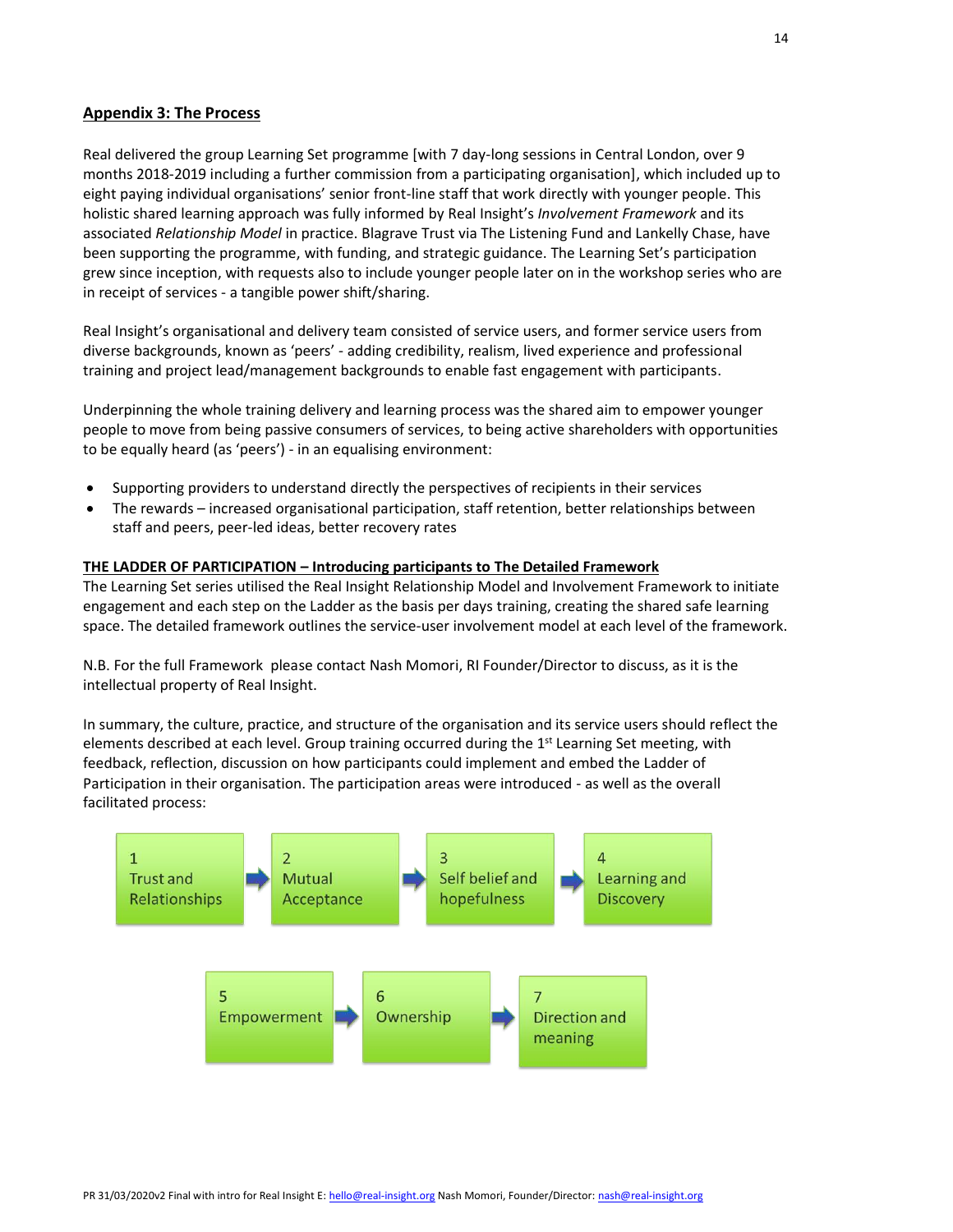## **Listening, sharing, learning – challenges for cultural change and confidence building:**

In approaching involvement, there is an assumption of inequality. This may, or may not be accurate and so needs testing in individual practitioner, and organisational contexts. What explains a perceived disparity between the experience of peers, and those of 'management', for instance? If it exists, does this representative of something systematic? What equalised, responsive and inclusive services/practices are actually occurring, which perhaps are not receiving the recognition they should have?

The Learning Sets had two sessions, planned, and open. The first describes how to reach these goals, and the learning is taken back to the organisation to be tested. The second session then evaluates the progress made in each organisation and the learning that has emerged. This method enabled answers to some of the above paragraph's questions to become apparent.

For each topic area, Real Insight examines **Culture, Practice, and Structure**, using creative design or economic-based exercises to establish what current activity is like and to evaluate improvements over the course of the leaning set; it was a guide, not for strict adherence.

The facilitation method incorporates activities that enable staff and service users to feel comfortable and confident, creating constructive relationships where people feel comfortable to learn, explore and be honest about their feelings. This tackles unsaid issues, such as differential power, and enables people to move on to talk about familiar topics in an open way.



#### **Co-design**

Real Insight's 'recipe' for meaningful involvement within organisations is to design together a process by which can be engaged with, and works for everyone from the service, as far as possible. This process is always flexible, adapting to the particular challenges we are tackling.

"Real Insight aims to impact positively on the practice and the structure of services, in order to inspire a culture shift." (Nashiru Momori)

Keeping in mind there is a high turnover of younger people accommodated within services represented, their resilience can be low at times, along with low confidence and motivation. This is hard to build up in a short time span.